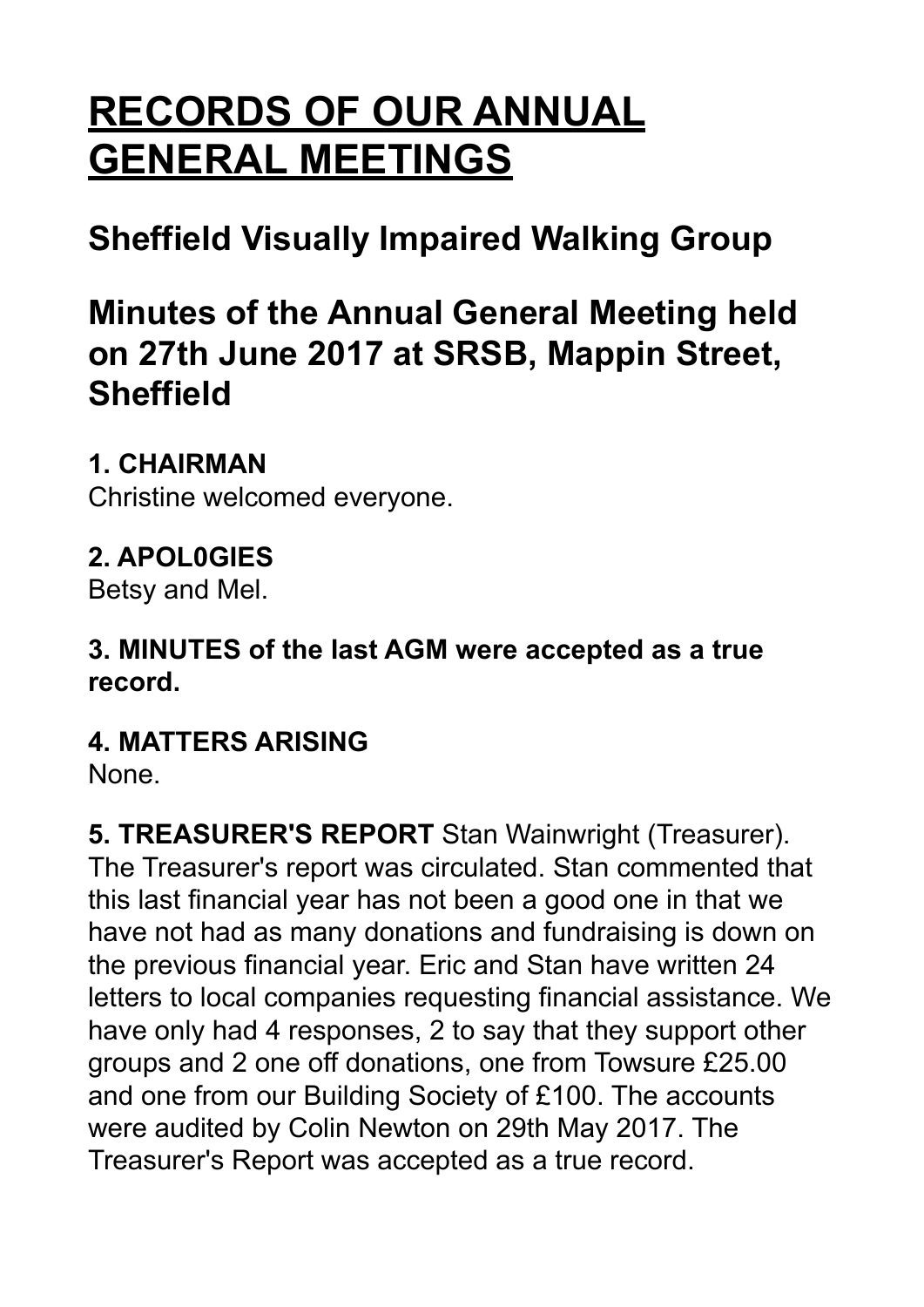# **6. CHAIRMAN'S REPORT**

### **A - WALKS**

Walking is what we do so let's talk about that first. In the last year SVIWG has done:

12 Tuesday walks including 2 specially designed to enable Betsy to join us

12 Wednesday walks including a Christmas lunch walk

12 Thursday walks

12 Sunday walks including a New Year lunch walk

4 walks we did on the group holiday in Berwick on Tweed 1 coach ramble walk around Buxton

The Sheffield Round Walk - all 17 miles of it

#### **Total of 54 walks in the year**

If we add it all up this is again not far short of 300 miles. All of this has been reported in the newsletters thanks to Gail.

The lynch pin of this walking programme is John Bater who finds leaders for us and who also organises guides for Thursdays and Sundays. A very special thank you to John. Thanks also to David Cadet and Norman Pearson who organise and lead the Tuesday walks. Their efforts are much appreciated. Thanks also to Philip Tims and his hearingimpaired group of walkers who contribute to the cost of the coach ramble and who joined us on that day out. The bottom line is that we are keeping up with our record of about 300 miles per year. All of this reported in newsletters thanks to Gail.

# **B - SAFETY ON WALKS:**

I make no apology for reminding everyone about safety on walks. Not letting the group get too strung out because of the risk of losing people or of an incident occurring that we are not aware of. Leaders set the pace to suit the group as a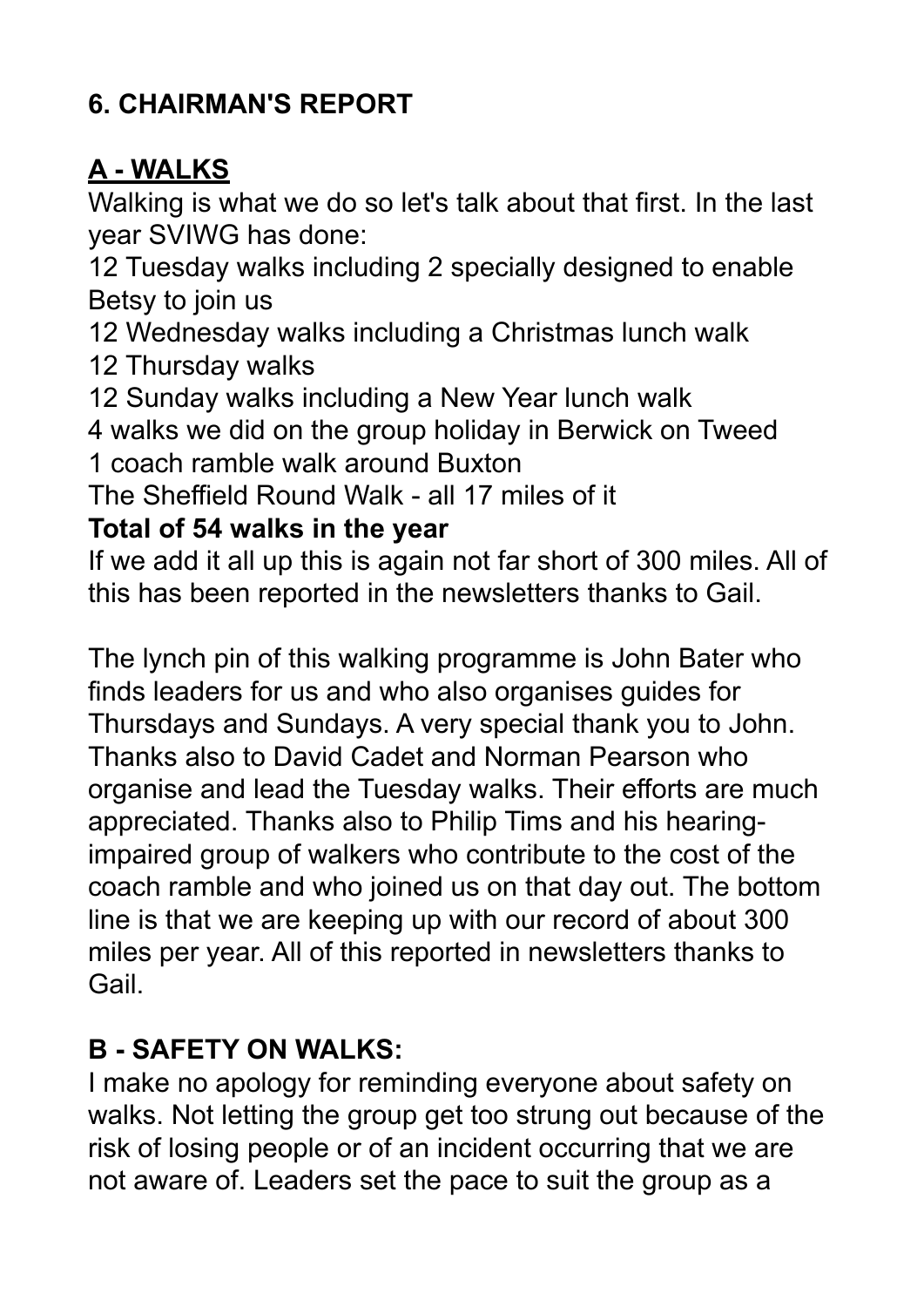whole. Do not walk in front of the leader. Pause at stiles, the tops of hills etc to allow others to catch up. Use the radios and if you are back marking and do not hesitate to call the leader to wait. We have a bought new set of radios. David and Norman will have the radios on all Tuesday walks in the future.

**C - DOGS ON WALKS:** We spoke about this at last AGM, and it is still an issue. There have been one or two incidents recently where a dog has knocked into a VIP walker and nearly caused a nasty accident. We have Alan here tonight to talk about guide dogs.

**D - MEMBERSHIP:** 7 new members have gone onto our database in the past year, 6 of whom are VIPs, but I am not sure how many of these have been out on walks. I only recognise 1 name as a regular walker. That suggests we need to be better at following up new members and ensuring that they get the support they need to come out on walks. Overall membership stands at 90 of whom 34 are VIPs. That compares with 135 at this time last year of whom 50 were VIPs.

**E - LOST FRIENDS:** This has been an especially sad year. We have lost dear friends in Mike Anderson, Mick Charlesworth, Ted Ellerton, Norma Jackson, June Hegarty and Chris Darling. They will all be sadly missed and our thoughts are with their families.

**F - PUBLIC ATTENTION:** We know that Matt Writtle's book 'Sunday: A Portrait of 21st Century England' is being published. SVIWG feature as one of the chapters in that book with some good photos of the group out on a Sunday walk last year. Sarah Bell a researcher from Exeter University is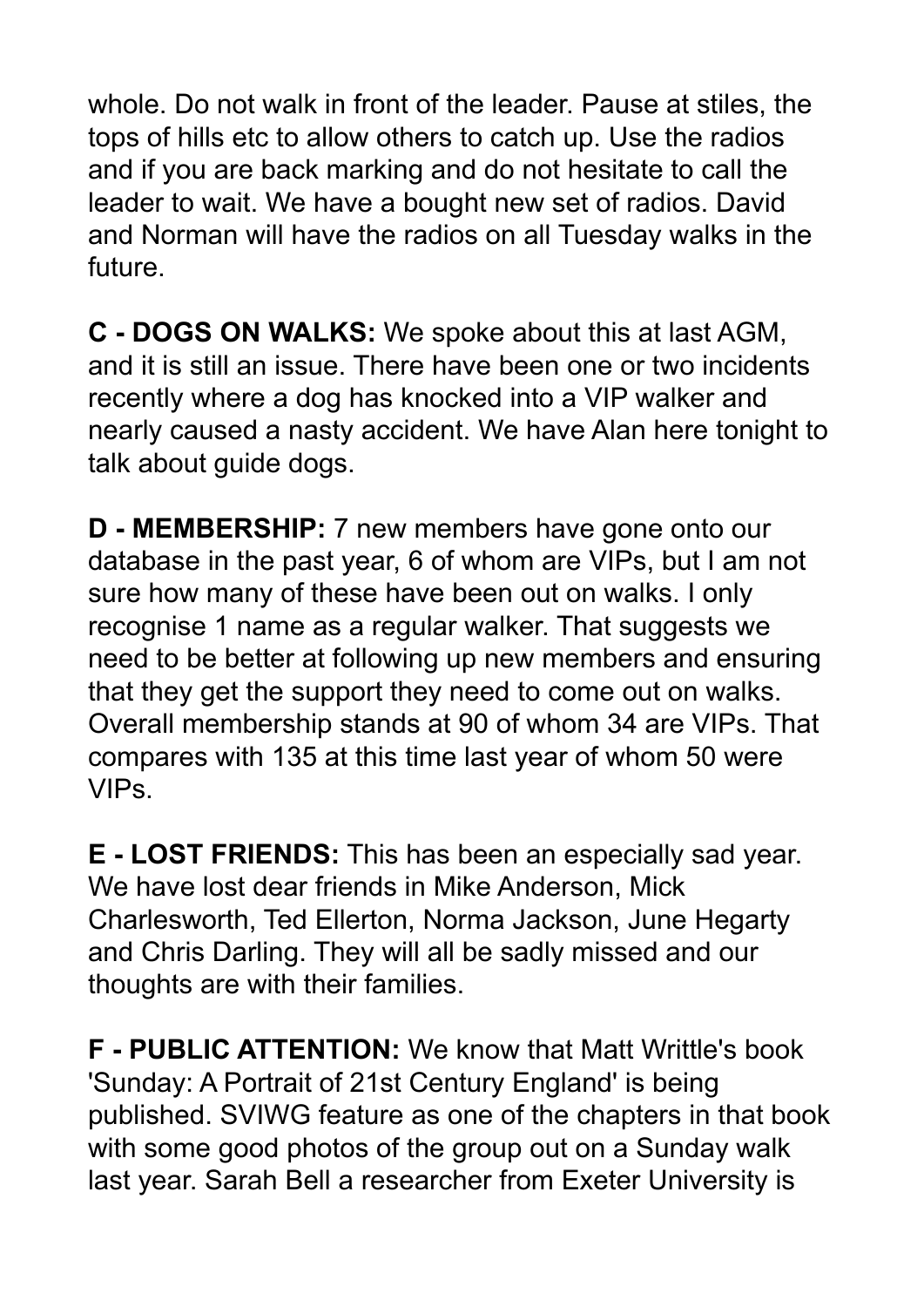engaged in a research project on visual impairment and the natural environment. She has been out with the group twice and will be joining us one more time. She is also talking to VIPs on an individual basis. Charlotte Jacoba Conelia van di Lijn a student from Sheffield University now has approval for her dissertation research project into use of Geographic Information Systems by visually impaired people. She is hoping to join walks in July/August.

**G - HOLIDAYS:** In September 2016 some 32 of us set off for Berwick upon Tweed. Local Ramblers were more than helpful in devising and leading walks for us. We walked round the old ramparts of the city, around Holy Island (both in the fog as I recall), along the banks of the Tweed (in the rain), the coastal path from Berwick to St Abbs Head (in glorious sunshine) to see the launch of their lifeboat and the coastal path from Craster to Beadnell. We found it especially helpful to have our own coach with us for the week so that we were quite independent of public transport. That seems to have set a precedent for future holidays. We decided to go to Whitby for the 2017 holiday. Special Tribute to Hilary. At this point I want to pay a very special tribute to Hilary. All arrangements for the holidays, sorting out hotels, getting the best deals on accommodation, working out room allocations, arranging transport etc. is down to Hilary. Hilary also sorts out the pub bookings for the Christmas and New Year lunches, makes all the arrangements with SRSB for this AGM supper and gets us a coach for the coach ramble. We are ever beholden to Hilary, thank you.

**H - FUND RAISING:** My thanks to all those valiant folks who did the Sheffield Round Walk on 17 June. It will be a while before we know how much we raised but early indications suggest a goodly amount. A vote of thanks to SRSB for all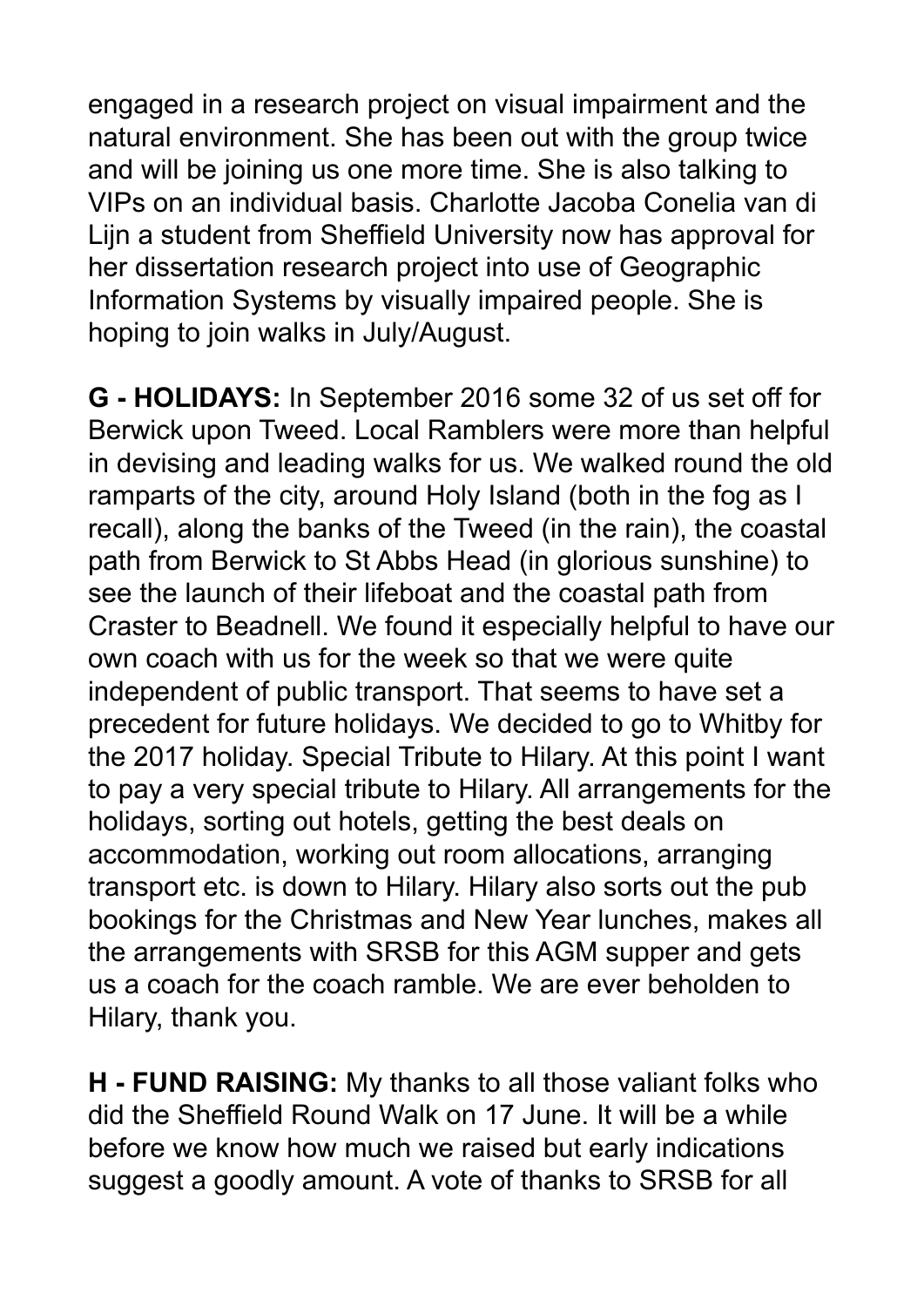they do for us. (Printing, Room Space, Database, distribution of newsletter).

**I - WEB SITE:** Thank you to Christine Whittaker. We are still the only visually impaired walking group on the web. We get quite a lot of enquiries from other parts of the country.

**J - TO DO LIST FOR 2017-2018 :** 1) Fundraising 2) More recruitment, especially of VIPs 3) Fostering new members 4) Holiday venue for 2018 5) Coach Rambles - possibly to the seaside? 6) Look towards a new Executive 7) Last but not least GUIDES. If it wasn't for you this group would not exist. A vote of thanks for all guides. 8) Dogs on Walks. We will always try to have some free running for the dogs, but this is not always possible, especially where there is livestock in the fields or where the path is narrow. Firstly, it is up to the leader to say when dogs can be let off the lead. In making their decision leaders will be bearing in mind that dogs should not be off the lead near roads, anywhere there is livestock, either in the field we are in or adjacent fields. Nor should dogs be off lead if we are walking on a narrow path where dogs running up and down the line of walkers runs the risk of knocking people over, especially if they pick up a stick in their mouths as some of them are prone to do. Once the leader has said that dogs may be let off the lead it is up to the guide dog owner to release their own dog but they must make sure that a sighted guide takes responsibility for keeping an eye on the dog. If the sighted guide is you, then YOU DO NOT TAKE YOUR EYE OFF THE DOG. Ask the guide dog owner to call the dog back the minute you spot a possible problem. Finally, remember that dogs must be on leads for coffee and lunch stops. á We may have to restrict free running to one dog at a time.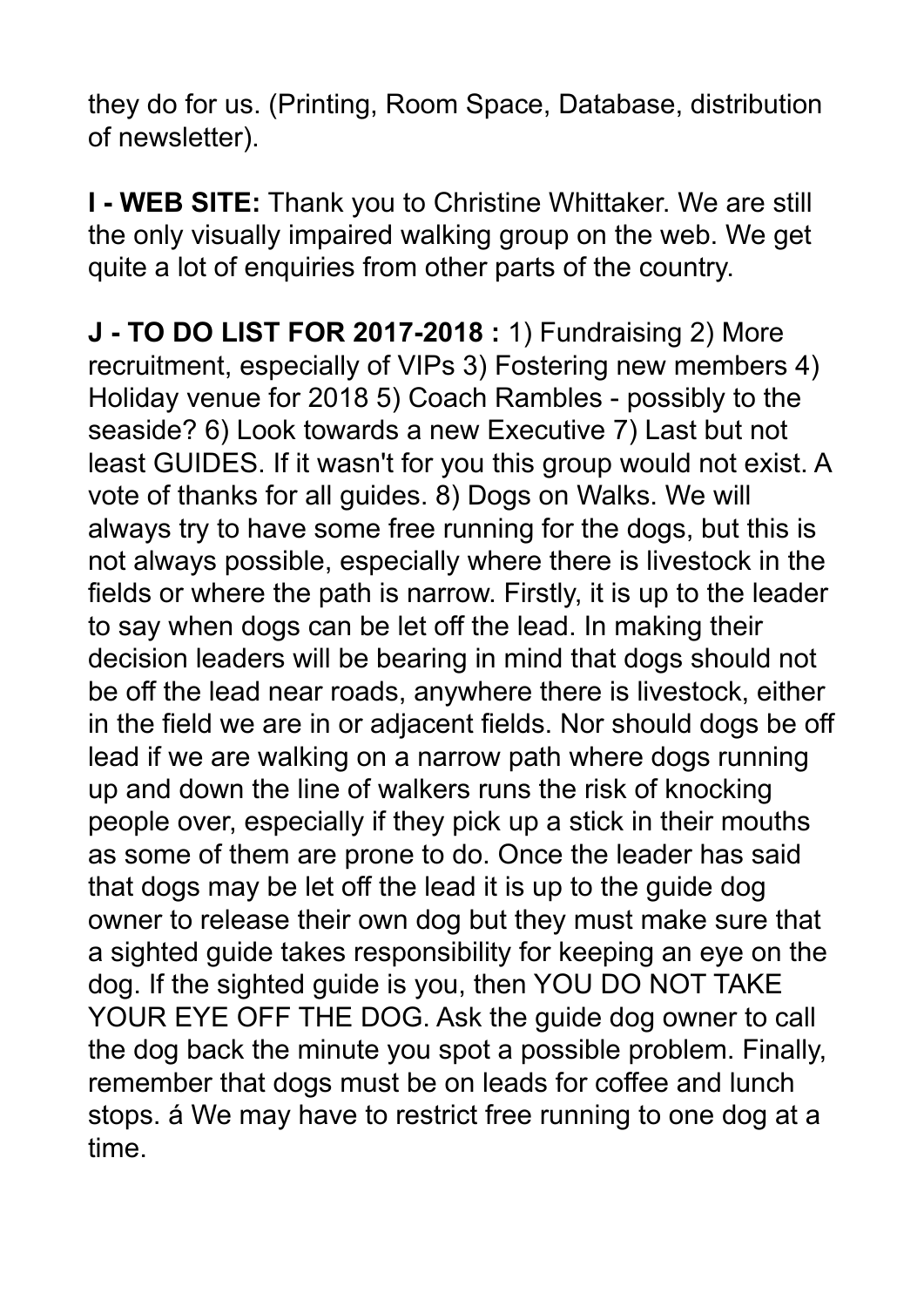# **7. ELECTION OF OFFICERS**

Christine is standing down as Chair this year. After confirmation from members the new Committee will be: **Officers:** 

**Chair:** *David Cadet*  **Vice Chair:** *Christine Hewitt* **Walks Planner and Co-ordinator:** *John Bater*  **Membership Secretary:** *Brian Hirst Treasurer: Stan Wainwright Social Secretary: Hilary Myers Minutes Secretary: Pauline Bullivant Newsletter Editor: Gail Fagan Other Committee Members: Eric, Sue and Carol (co-opted, and who may take up membership duties)* 

*David, on behalf of all the members, gave an enormous thank you to Christine for all the hard work that she has put in during her time as Chair. She will be a hard act to follow.*

#### *8. HOLIDAYS*

*A Canal Trip is planned for Tuesday 15 August 'Ethel' 57 ft canal barge moored at Thorne, Doncaster. She carries 12 passengers. The trip is planned to start at 10 am and be back for 4 pm. Christine is taking a car and asked for 2 other car drivers so that we could accommodate 12 people. The cost of the trip is £8 per person on a first come first served basis.*

#### *9. ANY OTHER BUSINESS*

*Gill Thompson - When Ted died in January, Jill was in charge of his wake. As part that Jill took the opportunity to attend the AGM and arrange for everyone to have a free drink on Ted. Jill proposed a toast to Ted and everyone raised their glasses.* 

*Dogs on Leads - comment from Mary on behalf of Ken - The walks leader should inform walkers when dogs can be let off*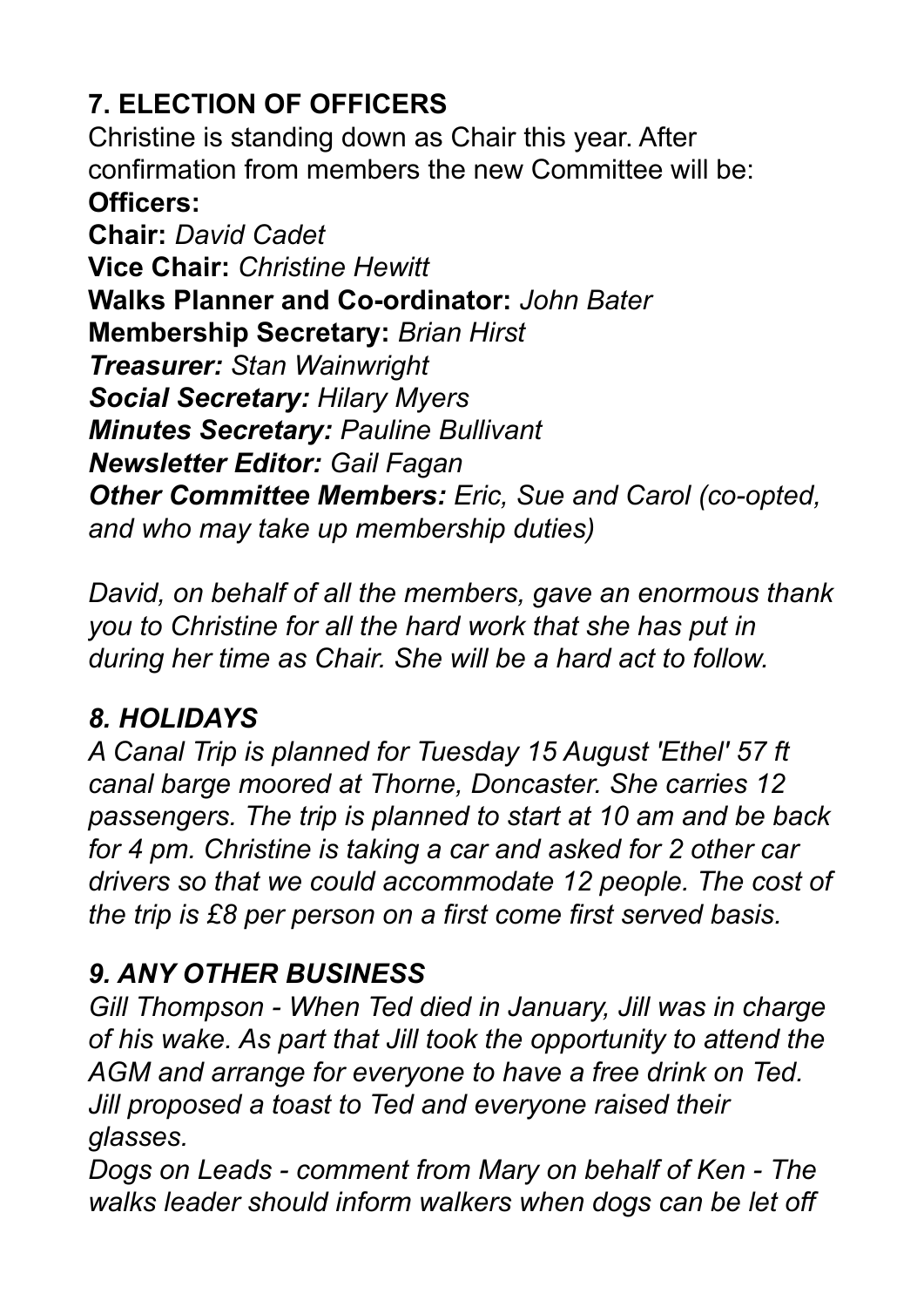*the lead as soon as possible.*

*Walks for visually impaired youth - Martin who organises the Youth Club took the AGM as an opportunity to promote walks for the visually impaired youth.*

*SRSB staff to promote SVIWG for newly registered comment from Olwyn - it is important that SRSB staff promote SVIWG for newly registered. Social Services - comment from Jack - wanted a reminder to go to Social Services to point people towards us (SVIWG). Doctors Surgeries - Carol suggested we explore the possibility of promoting SVIWG in doctors' surgeries.*

#### *10 GUEST SPEAKER - Alan Thorpe.*

*Alan gave a talk about Guide Dogs and how they have an impact on the walking group. He gave a thought provoking talk, bringing ideas to the table for discussion. Topics he touched on included:* 

*The merits and pitfalls of one or more dogs being let off the lead.* 

*Free running - who is responsible?* 

*Calling the dog back?* 

*Burning off steam. Throwing sticks.* 

*Dog sitting service. Members engaged with Alan offering their opinion. As time was running out it was agreed to bring the discussion to and end, and Alan said he would be willing to come to talk to us again on another date. David gave thanks to Alan.*

*back to top*

*[go back to Main Menu](http://sviwg.co.uk/default.html)*